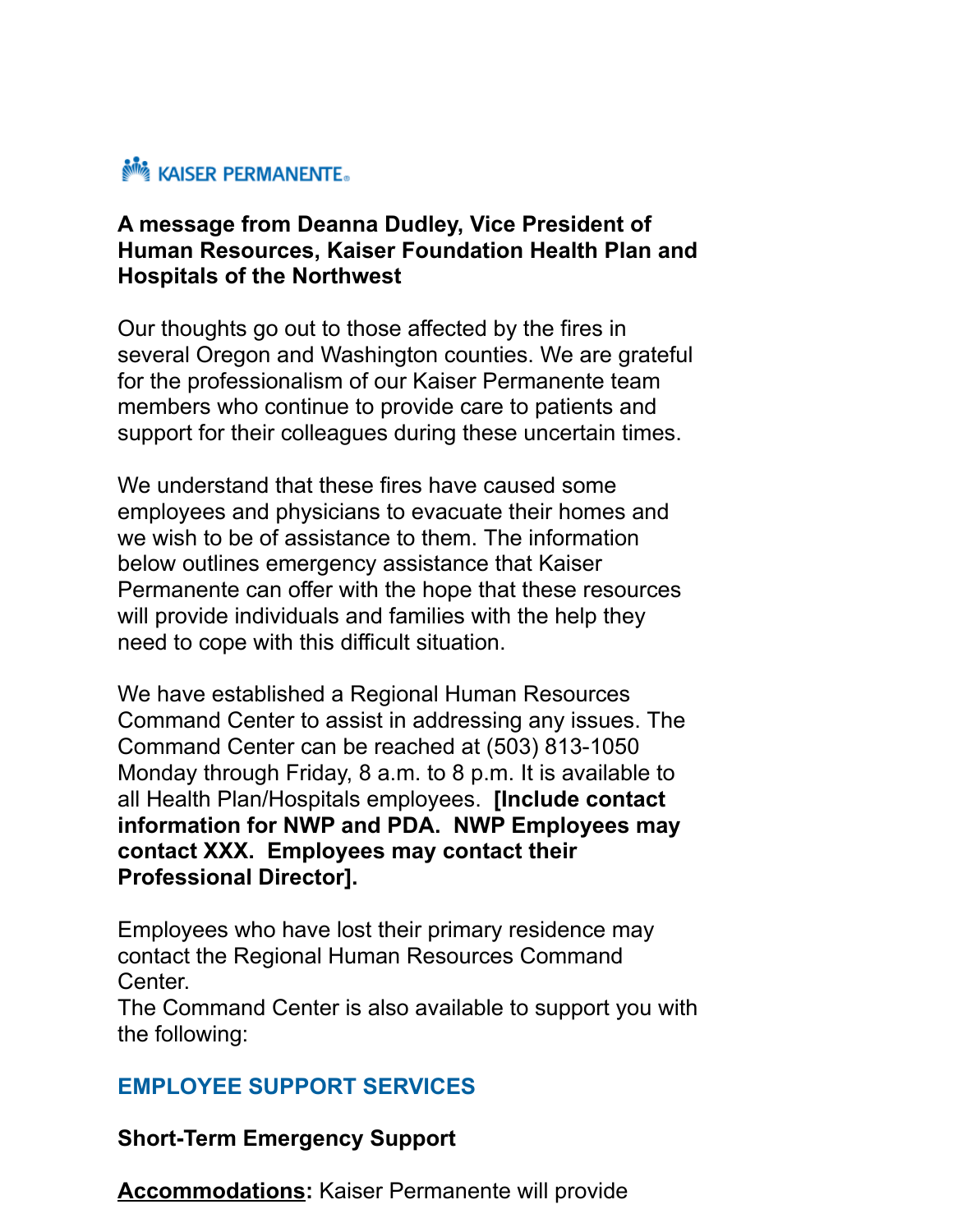reimbursement for employees and physicians and their immediate families who have been displaced due to the wildfires. The cost for temporary accommodations up to \$250 per night (room rate, taxes, internet access, parking, and pet fees) will be covered for up to five days. Employees and physicians should retain all receipts for submission.

**\$500 Grant:** This grant is available to any employee displaced from their primary residence for a minimum of 48 hours under a mandatory evacuation ordered during this current state of emergency declaration.

## **Emergency Assistance Loans**

**\$10,000 Loan:** Special loans are available for employees who are awaiting other forms of emergency financial aid, such as federal programs and insurance claims as a result of full or significant loss of their primary residence. Affected employees may apply for an interest-free loan of up to a maximum of \$10,000 (the IRS permissible amount) and will have up to 36 months to repay the loan in full.

### **Other Available Resources**

# **Employee Assistance Program (EAP)**

The EAP offers a free and confidential service for all Kaiser Permanente employees and their dependent family members. Employees can speak with representatives directly and receive support for emotional or psychological concerns.

• **Call EAP's 24/7 Access Line at (877) 801-5751 or for more information, go to kp.org/eap.**

**Financial Hardship Cash Outs of Vacation and/or Paid Time Off Account Hours** — This may be available for those who suffer sudden and unexpected loss of property due to these extraordinary and unforeseeable circumstances.

• **Employees may contact the HR Service Center at (877) 457-4772**